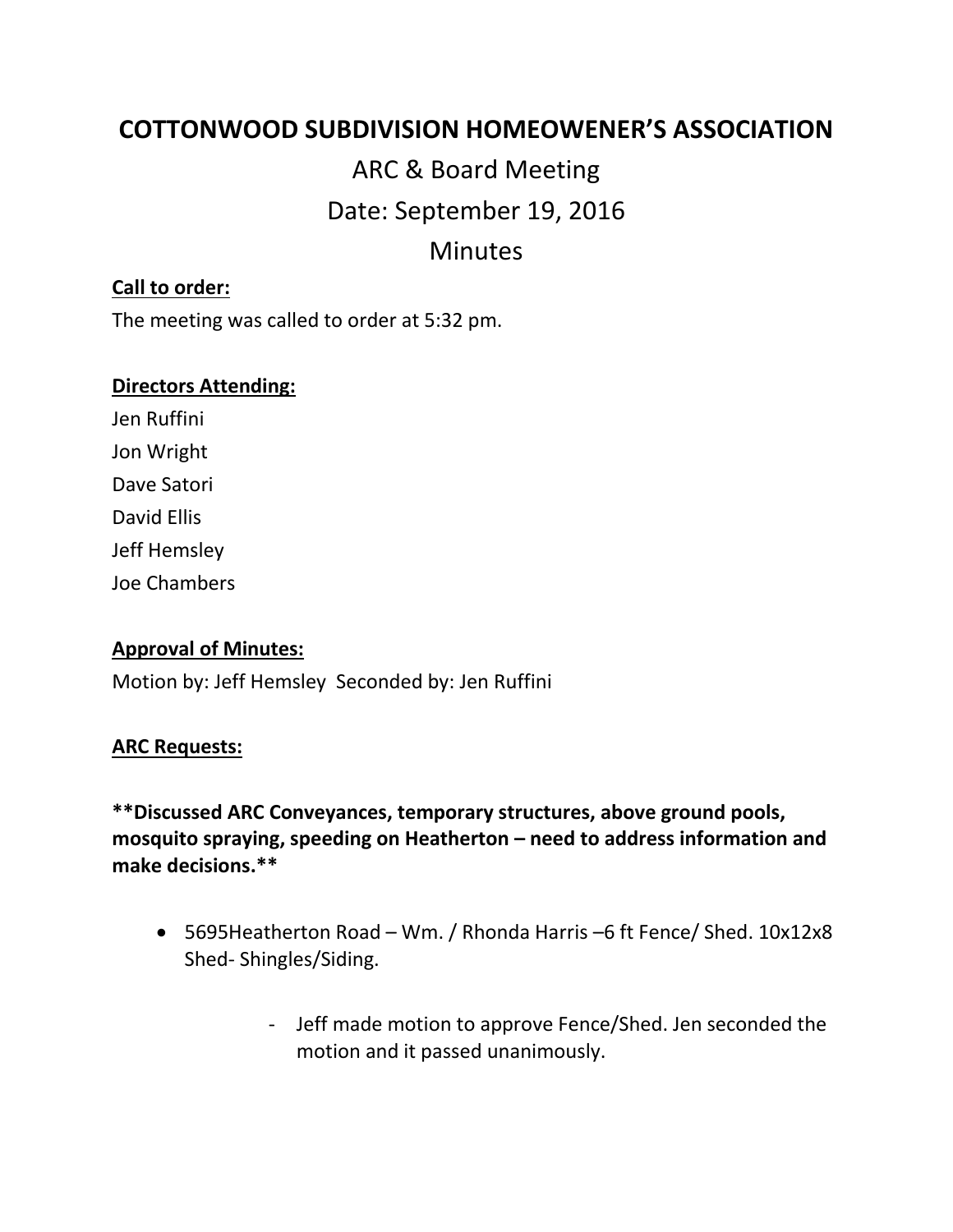• 6053 Grey Moss Blvd. – Josh/Jessica Powers – 18/32 Gunite pro with flagstone coping with 7' spa paver pool deck to be installed.

> -Jeff made motion to approve Gunite pro with flagstone coping, pool/deck. Jen seconded the motion and it passed unanimously.

• 9087 Iron Gate Blvd. – Kevin Stevens – 6 ft. Privacy Fence on either side of patio/Pergola / Metal frame over BBQ Grill.

-Jeff made motion to approve the Privacy Fence, Pergola and Metal Frame over BBQ Grill. Jen seconded the motion, Approved.

## **NEW Business:**

## **Approval of Board Minutes:**

- 1. Holding Pond Damage Steve Rollo Timberland President will repair the retention pond for us, as soon as the other retention pond is completed. Still Pending
- 2. Get in contact with our front lawn care company to see what they are responsible for at front gates. Front Lawn Damage has occurred again, stated it would be fixed by Representative of Timberland. FIXED (STILL PENDING ON CONTACTING LAWN CARE)

3. DR. Horton request for the fence in the front is still being worked on. Mike stated at the meeting phone calls have been made and waiting to hear back. STILL PENDING

4. Temporary Structure – regarding the above ground pool, discussed and approved an ARC request for one.

5. Back gate – Spoke on when the gate would be activated in the back.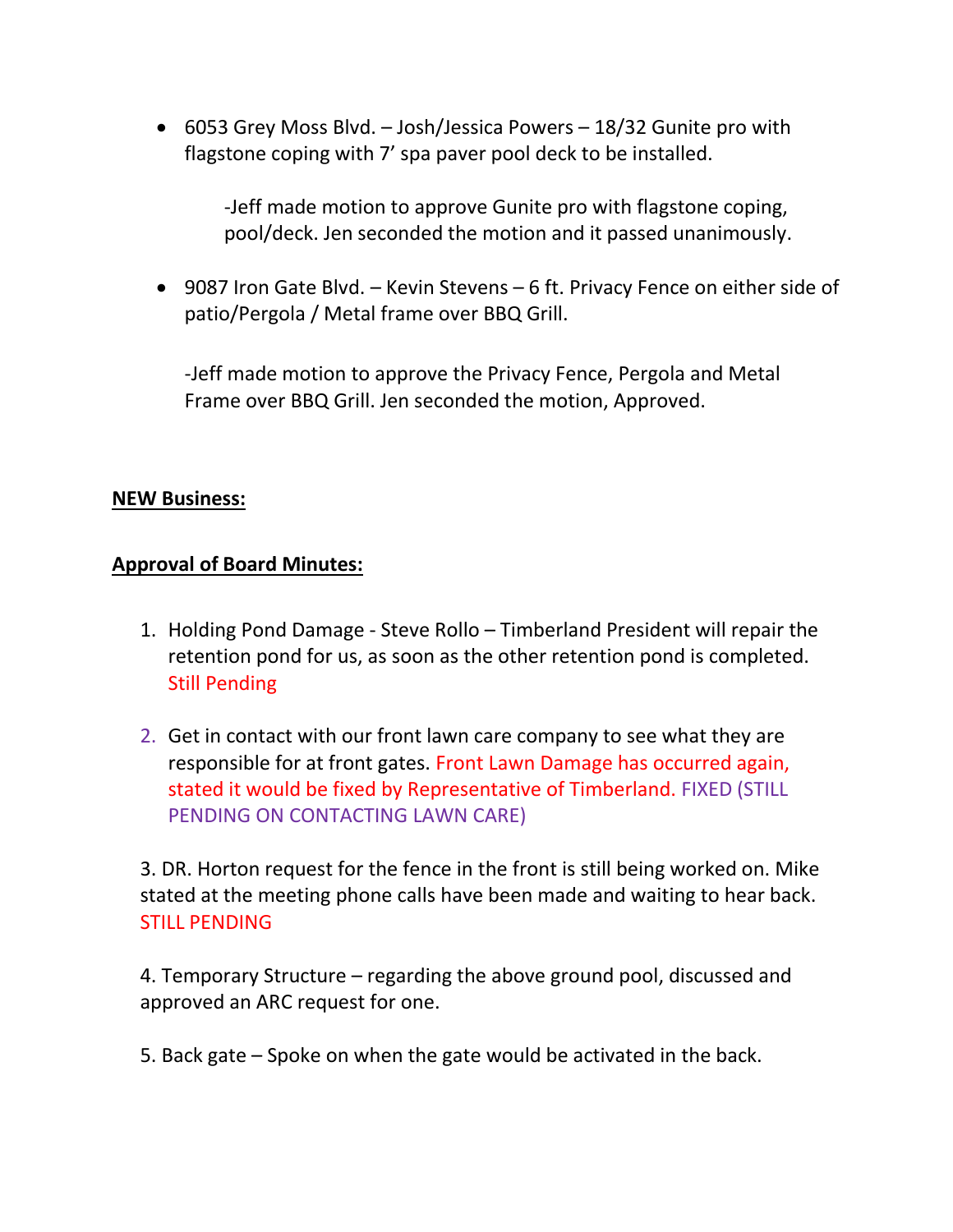6. Discussed about getting a break on taxes due to Cottonwood owning the roads. Val will follow up  $-$  Val went to property tax office, tax office stated we don't get discount on road maintenance. Only state gives discounts for that. Can get with MSBU to help with property taxes and reduce taxes. We would have to change from a gated/private community. Mike will follow up on this. UPDATED! Set aside until get convert to MSBU 3 quotes. 60% say yes, \$100.00 for application. Next year before we get it approved. Never been road found until last year.

7. 911 opens front gate for emergency (police/ambulance etc).

8. People dumping trash in the back of the neighborhood in the Construction zones. Mike is going to address this issue.

9. Follow up with Lawn Service regarding cutting trees in the front entrance of subdivision; Crape Myrtle needs to be repaired; Mike will follow up

10. Please make sure that all board members are on all the board emails and the ARC members are on all of the ARC emails.

11. 6177 Brighton Lane – Shed/Fence – Mike will follow up with Steve Rollo about submitting a formal ARC request.

12. One of the cameras in the front entrance is not working properly, David stated that we needed to get the camera people to come out and replace exit camera (leaving subdivision). Kevin Etheridge will follow up with this.

13. Spoke about getting confirmation sent to Mike Gogola on who gets certified letters sent out to them for not paying HOA fees, as a heads up.

14. Gates are open from 6:00am and then close at 6:00pm.

15. 4800.00 lights; \$20.00 month maintenance or rent \$80.00 month – 4 week install.

16. ARC meeting 3<sup>rd</sup> Monday of every month.